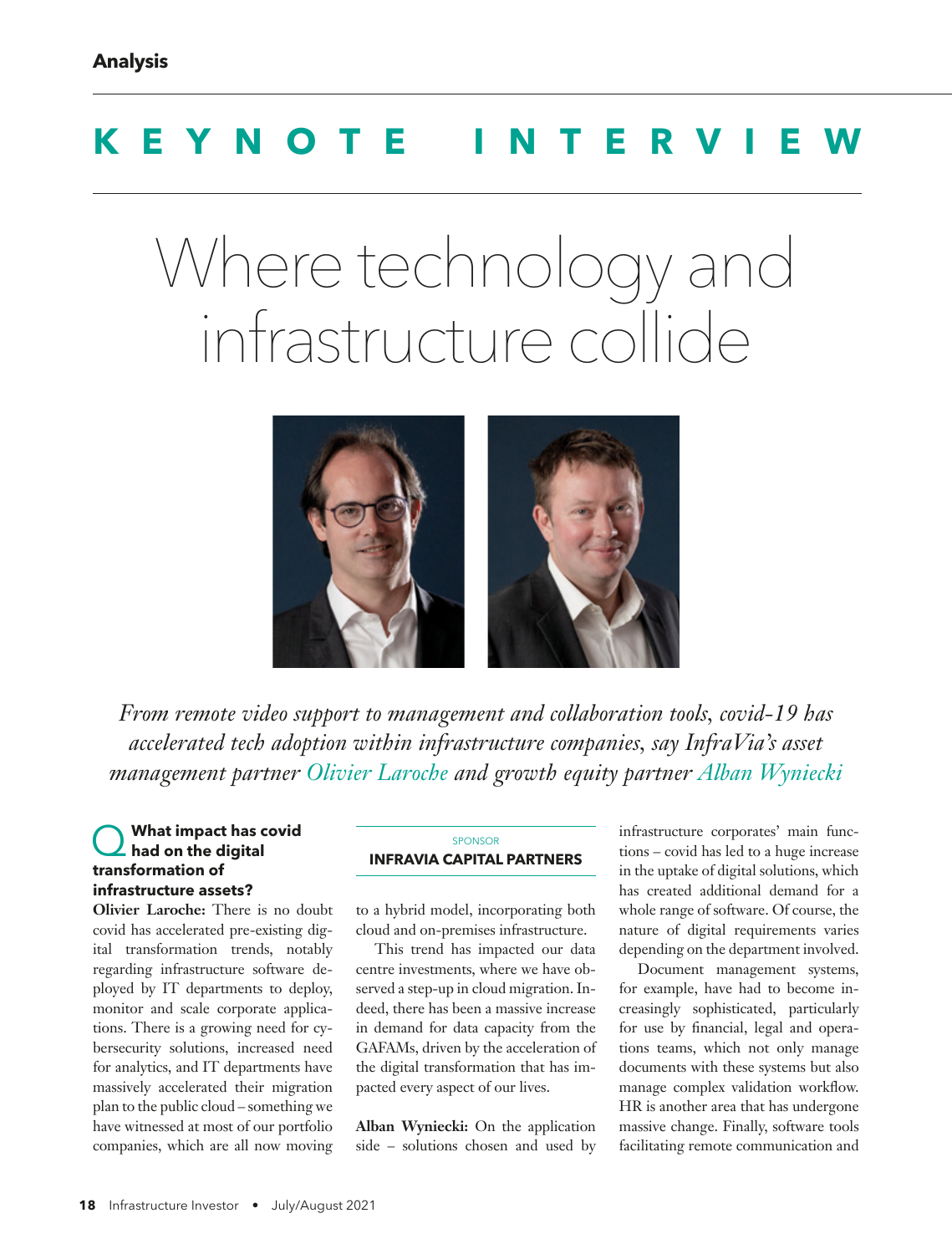collaboration have come to the fore during the pandemic and we have seen a massive adoption of digital workplaces, both desktop and mobile.

The proof is there that these tools can be used at scale, and if infrastructure, as an industry, was previously trailing in some areas, change is now undoubtedly happening fast.

#### Q **Document management systems have become increasingly important, given ever-more complex workflows. How is that working?**

**AW:** Classic document management systems such as SharePoint, which can be used as a secure place to store, organise, share and access information, have, of course, been around for a long time and may be sufficient for a standard corporate. But infrastructure has its own set of requirements and advanced validation workflows for compliance reasons, and that could mean a more nuanced approach to document management.

**OL:** We have a number of portfolio companies that require accurate operational and maintenance readings to be taken for compliance reasons. Aurora Infrastructure in Finland, for instance, manages the electrical grid for large industrial sites. Updating the document management software, in a situation like that, will help tackle challenges in terms of scalability.

## Q **HR is another area that has been upended during the pandemic. What digital demands has that created?**

**AW:** The pandemic has had a huge impact on the way we interact with people, and that starts from the very beginning of the interaction, with recruitment. The way we source candidates will never be the same again.

Previously, a company may have used an applicant tracking system, or ATS, during the interview process. Now, that has been upgraded to a full

## Q **The ability to provide remote assistance for those in the field has been particularly important for infrastructure companies, in light of social distancing measures. How have digital tools helped make that happen?**

**AW:** Digital tools that can help field service workers, and notably for example more junior technicians, carry out tasks with the help of remote support from experienced individuals in front of their desktop at home, have played a key role.

You may think using WhatsApp would be sufficient but that is simply not the case. To be efficient, you need a system that is first perfectly connected with your CRM; able to provide guidance thanks to the usage of augmented reality technologies; able to augment the technician's capabilities through good usage of AI; and with everything working at a professional grade even with a potentially poor network, while being easily customisable. This is hard to do.

The remote user would typically need to be able to take control of the field technician's device, for example using augmented reality to overlay the video with arrows telling them which button to press. Finally, the system needs to be able to read a bar code so that the technician can live check whether the necessary part is available.

Earlier this year, InfraVia's Growth team led a \$42 million Series B funding round into a company called SightCall, which does exactly this. SightCall already has 200 corporate clients on its accounts including Kraft-Heinz, Allianz and Lincoln Motor Company and is used massively by big healthcare companies in Europe and the US. But although the technology itself has been around for five years, infrastructure companies were initially hesitant about making the switch. Early adopters have now had great experiences in being able to maintain production through covid, however, and uptake is expanding massively.

**OL:** Our infrastructure assets are broad platforms with sites in many different geographies. These products add a great deal of value when it comes to maintaining a lean and efficient organisation, with effective communication between HQ and employees in remote field support. This has advantages in terms of inspection and maintenance, but also from a health and safety perspective.

CRM system for nurturing talent before closing down people's job applications, which uses marketing automation, for example, to keep in contact with candidates until there is a suitable job role in the future.

The other HR trend that we have particularly noted is the use of longterm interims. That hasn't always been easy using the systems at the traditional, large interim recruitment players. Now, our portfolio company Jobandtalent is providing a far better service digitally and at a cost that is 40 percent lower than the legacy players, with a satisfaction rate which is very high both on the workers' side and the company side.

**OL:** Take a sector like airport services. Those companies need to adapt their resourcing to the volume of activity, but while they want flexibility, they also require people with qualifications. This digital approach is highly efficient in a situation like that and represents a significant improvement in terms of both quality and cost.